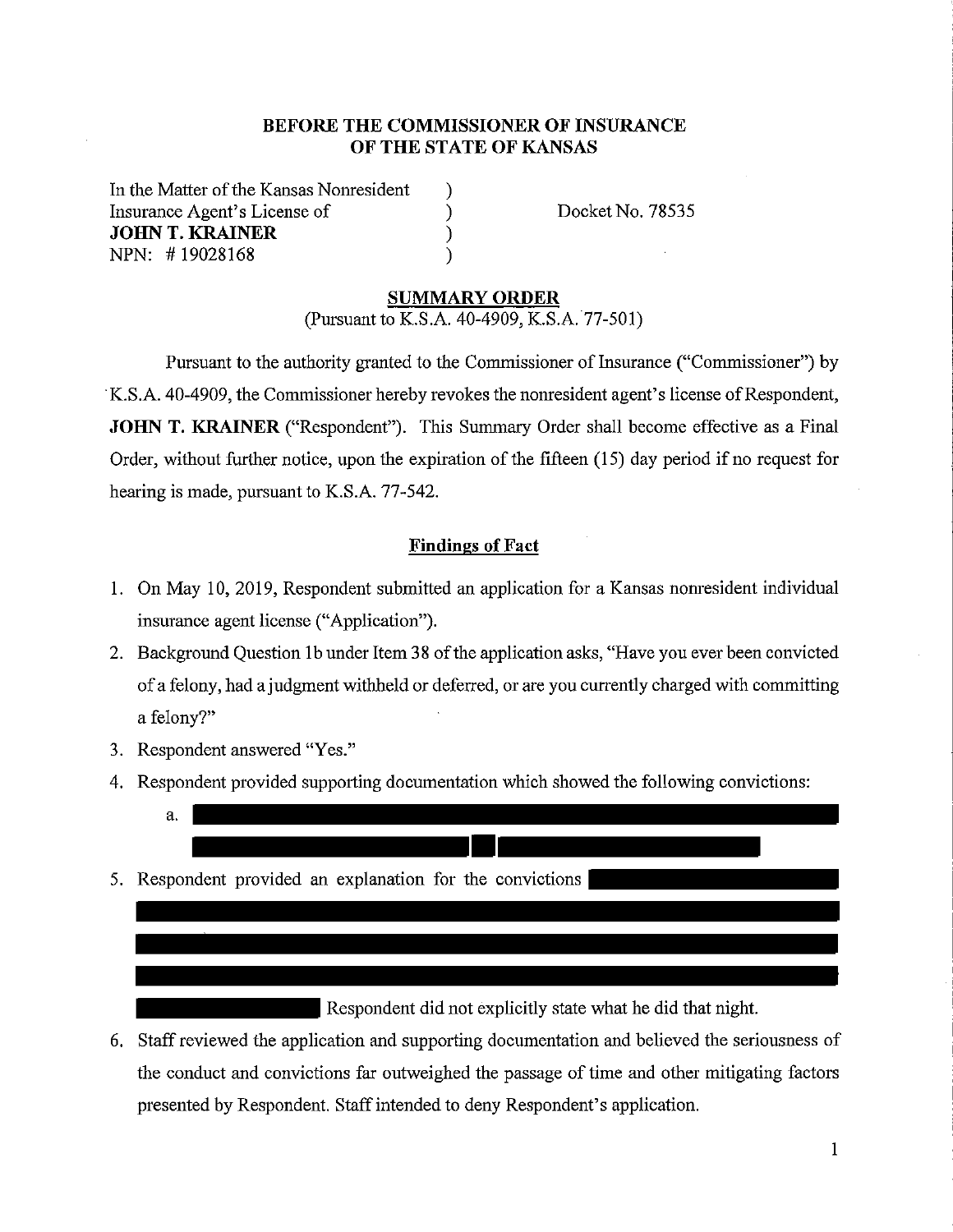- 7. On May 13, 2019, Respondent's application was approved by the Commissioner in error. Staff intended to deny Respondent's application, but an employee mistakenly granted the license without approval from the Director of Producer Licensing.
- 8. Respondent remains licensed to date.

#### **Applicable Law**

- Pursuant to K.S.A. 40-4909(a), "The commissioner may deny, suspend, revoke or refuse renewal of any license issued under this act if the commissioner finds that the applicant or license holder has:
	- o (6) Been convicted of a misdemeanor or felony." K.S.A. 40-4909(a)
- Pursuant to K.S.A. 40-4909(b), "the commissioner may suspend, revoke or refuse renewal of any license issued under this act if the commissioner finds that the interests of the insurer or the insurable interests of the public are not properly served under such license." K.S.A. 40-4909(b)

#### **Policy Reasons**

- It is in the public interest that the license of an agent who has been convicted of a serious felony involving harm to others be revoked.
- The insurable interests of the public are not properly served by Respondent's license.

#### **Conclusions of Law**

- 1. The Commissioner has jurisdiction over **JOHN T. KRAINER** as well as the subject matter of this proceeding, and such proceeding is held in the public interest.
- 2. The Commissioner finds that Respondent's Kansas license may be revoked because **JOHN T. KRAINER** was convicted of a serious felony involving harm to others.
- 3. The Commissioner finds, pursuant to K.S.A. 40-4909(b ), that the interests of the public are not properly served under Respondent's license.
- 4. Accordingly, the Commissioner concludes that sufficient grounds exist for the revocation of the insurance agent's license of **JOHN T. KRAINER,** pursuant to K.S.A. 40-4909(a) and (b).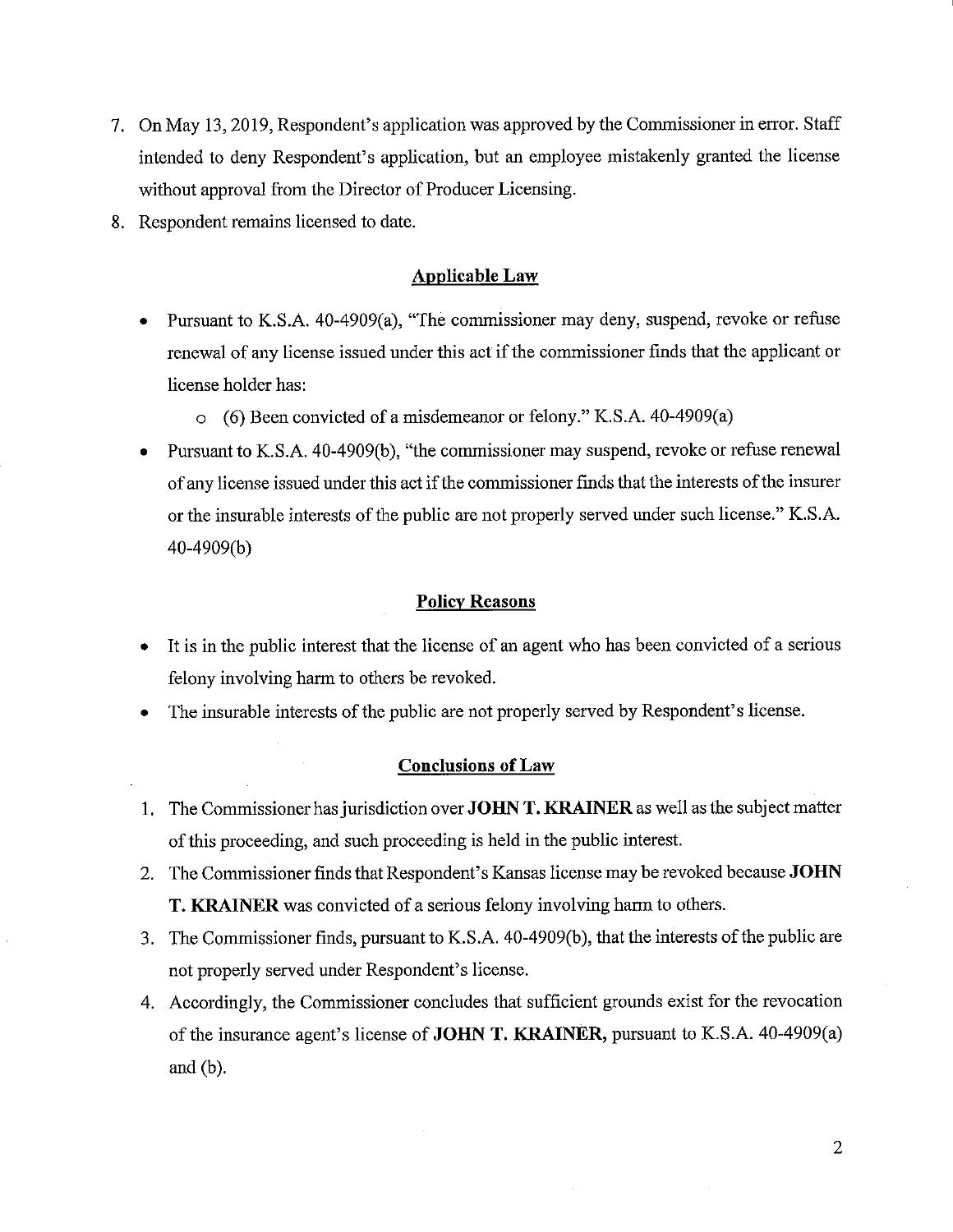# **IT IS THEREFORE ORDERED BY THE COMMISSIONER OF INSURANCE THAT:**

- 1. The Kansas Nonresident Insurance Agent's License of **JOHN T. KRAINER** is hereby **REVOKED** the effective date of this Order.
- 2. **IT IS FURTHER ORDERED** that **JOHN T. KRAINER** shall **CEASE** and **DESIST** from the sale, solicitation or negotiation of insurance and/or receiving compensation deriving from the sale, solicitation or negotiation of insurance conducted after the effective date of this Order.

IT IS SO ORDERED THIS  $3^{14}$  DAY OF  $M_{\gamma}$ , 2019, IN THE CITY OF TOPEKA, COUNTY OF SHAWNEE, STATE OF KANSAS



Vicki Schmidt Commissioner of Insurance

BY:

Justin L. McFarland General Counsel

## **NOTICE AND OPPORTUNITY FOR HEARING**

**JOHN T. KRAINER,** within fifteen (15) days of service of this Summary Order, may file with the Kansas Insurance Department a written request for hearing on this Summary Order, as provided by K.S.A. 77-542. In the event a hearing is requested, such request should be directed to:

> Justin L. McFarland, General Counsel Kansas Insurance Department 420 S.W.  $9<sup>th</sup>$  Street Topeka, Kansas 66612